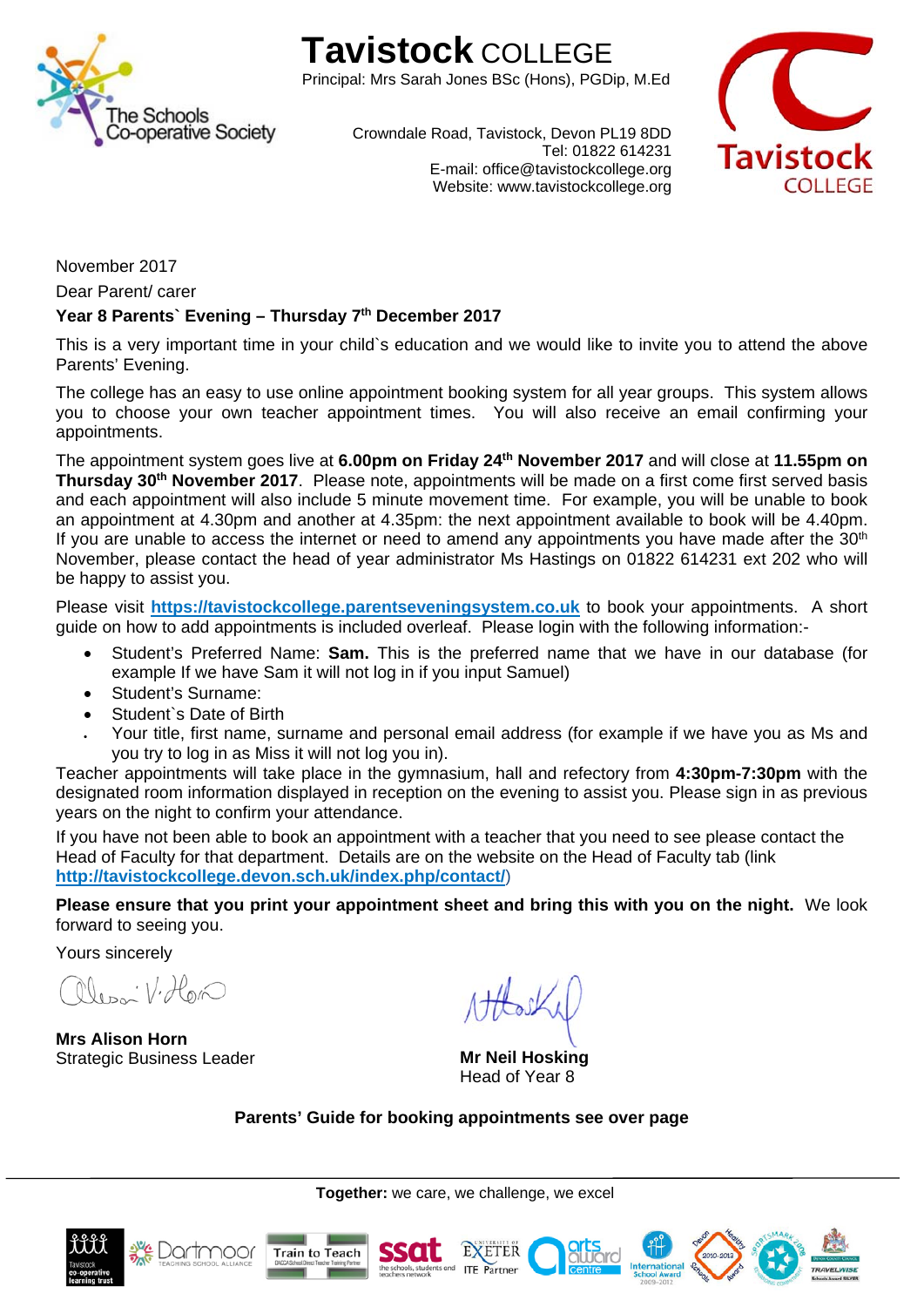# **Parents' Guide for Booking Appointments**

# Browse to https://tavistockcollege.parentseveningsystem.co.uk

| Parents' Evening System                                                                                                                                                          | Step 1: Login                                                                                                                                          |
|----------------------------------------------------------------------------------------------------------------------------------------------------------------------------------|--------------------------------------------------------------------------------------------------------------------------------------------------------|
| Welcome to the Green Abbey parents' evening booking system. Appointments can be amended via a link from the<br>email confirmation - please ensure your email address is correct. | Fill out the details on the page then click the Log In button. A<br>confirmation of your appointments will be sent to the email address                |
| <b>Your Details</b>                                                                                                                                                              | you provide.                                                                                                                                           |
| Title<br><b>First Name</b><br>Surname<br>Mrs<br>Rachael<br>Abbot                                                                                                                 | Please use your child's "preferred" forename that matches our<br>records (no abbreviations)                                                            |
| Email<br><b>Confirm Email</b><br>rabbot4@gmail.com<br>rabbot4@gmail.com                                                                                                          | Enter your details and email address and confirm in the next box<br>that match our records.<br>Please enter your child's date of birth-e.g. 26/11/2005 |
| <b>Student's Details</b>                                                                                                                                                         |                                                                                                                                                        |
| <b>First Name</b><br>Date Of Birth<br><b>Surname</b><br>$20 \times$<br>$2000 - 1$<br>Abbot<br>July<br>Ben<br>Log In                                                              |                                                                                                                                                        |

| <b>Primary School Parents' Evening</b>                                                                                                              |                                           |  | <b>Step 2: Select Parents' Evening</b>                              |  |  |
|-----------------------------------------------------------------------------------------------------------------------------------------------------|-------------------------------------------|--|---------------------------------------------------------------------|--|--|
| This parents' evening is an opportunity to meet<br>your child's teacher. Please enter the school via<br>the main entrance and sign in at reception. | Click a date to continue:                 |  | Click on the date you wish to book.                                 |  |  |
|                                                                                                                                                     | Thursday, 16th March<br>Open for bookings |  | Unable to make all of the dates listed? Click I'm unable to attend. |  |  |
|                                                                                                                                                     | Friday, 17th March<br>Open for bookings   |  |                                                                     |  |  |
|                                                                                                                                                     | I'm unable to attend                      |  |                                                                     |  |  |
|                                                                                                                                                     |                                           |  |                                                                     |  |  |
|                                                                                                                                                     |                                           |  |                                                                     |  |  |

| Choose Booking Mode                                                                        | <b>Step 3: Select Booking Mode</b>                                                                                                     |
|--------------------------------------------------------------------------------------------|----------------------------------------------------------------------------------------------------------------------------------------|
| Select how you'd like to book your appointments using the option below, and then hit Next. | Choose Automatic if you'd like the system to suggest the shortest<br>possible appointment schedule based on the times you're available |
| Automatic                                                                                  | to attend. Or if you'd rather choose the times to book with each                                                                       |
| Automatically book the best possible times based on your availability                      | teacher, choose Manual. Then press Next.                                                                                               |
| Manual                                                                                     | We recommend choosing the automatic booking mode when                                                                                  |
| Choose the time you would like to see each teacher                                         | <b>browsing on a mobile phone.</b>                                                                                                     |
| <b>Next</b>                                                                                |                                                                                                                                        |